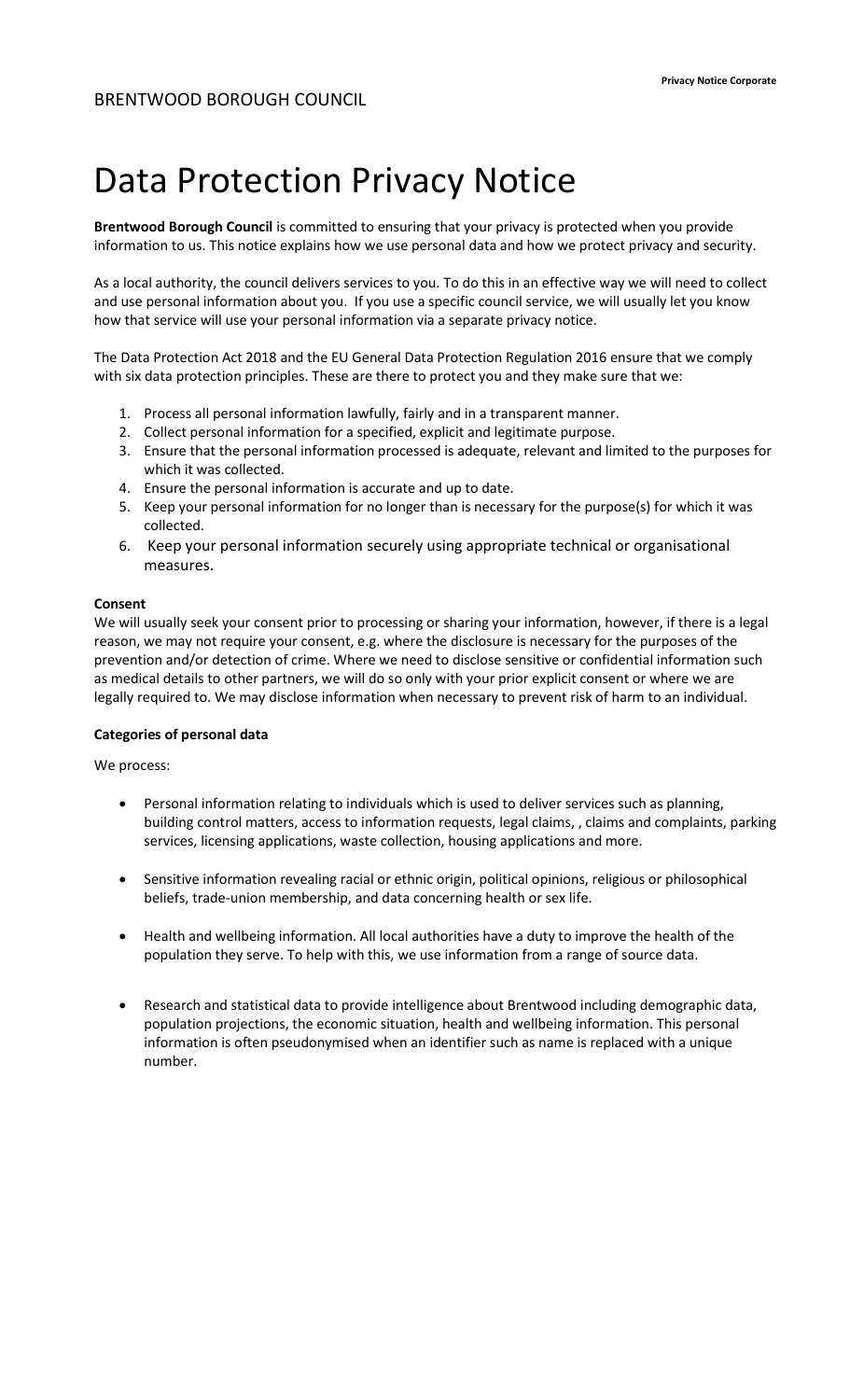## Information Sharing

To ensure that the council provides you with an efficient and effective service we will sometimes need to share your information between departments within the council as well as with our partner organisations that support the delivery of the service you may receive, for example:

- Other Councils
- Police
- Fire Service
- HM Revenues & Customs
- Department of Work & Pensions
- Health Service Providers
- Voluntary organisations

We may also need to supply your information to organisations we have contracted to provide a service to you. We will only ever share your information if we are satisfied that our partners or suppliers have sufficient measures in place to protect your information in the same way that we do. We will never share your information for marketing purposes. Before sharing information, the council will ensure that:

- Privacy Notices are completed if appropriate
- Technical security such as encryption and access controls are in place to keep information secure.
- Information Sharing Agreements are completed showing the rules to be adopted by the various organisations involved in the sharing exercise.
- Privacy Impact Assessments are completed to assess any risks or potential negative effects.
- Common retention periods and deletion arrangements are set for the information.
- Subject access rights are catered for.

# Ways we protect your information

We will make sure we hold your data in a secure way, and only make it available to those who have a right to see it. This is done by:

- Encryption, meaning that information is hidden so that it cannot be read without a password.
- Pseudonymisation, meaning that we'll use a different name so we can hide parts of your personal information. This means that someone outside of the Council could work on your information for us without being aware that it is yours
- Controlling access to systems and networks
- Training our staff on how to handle information and how and when to report when something goes wrong
- Regular testing of our systems and ways of working including keeping up to date on the latest security updates.

You can find more details of our Information Security expectations on our online [Data Protection Policy.](http://www.brentwood.gov.uk/pdf/25072017125854u.pdf) 

### Retention Periods

We will only keep your information for as long as necessary. The retention period is either dictated by law or by our discretion. Once your data is no longer needed it will be securely and confidentially destroyed.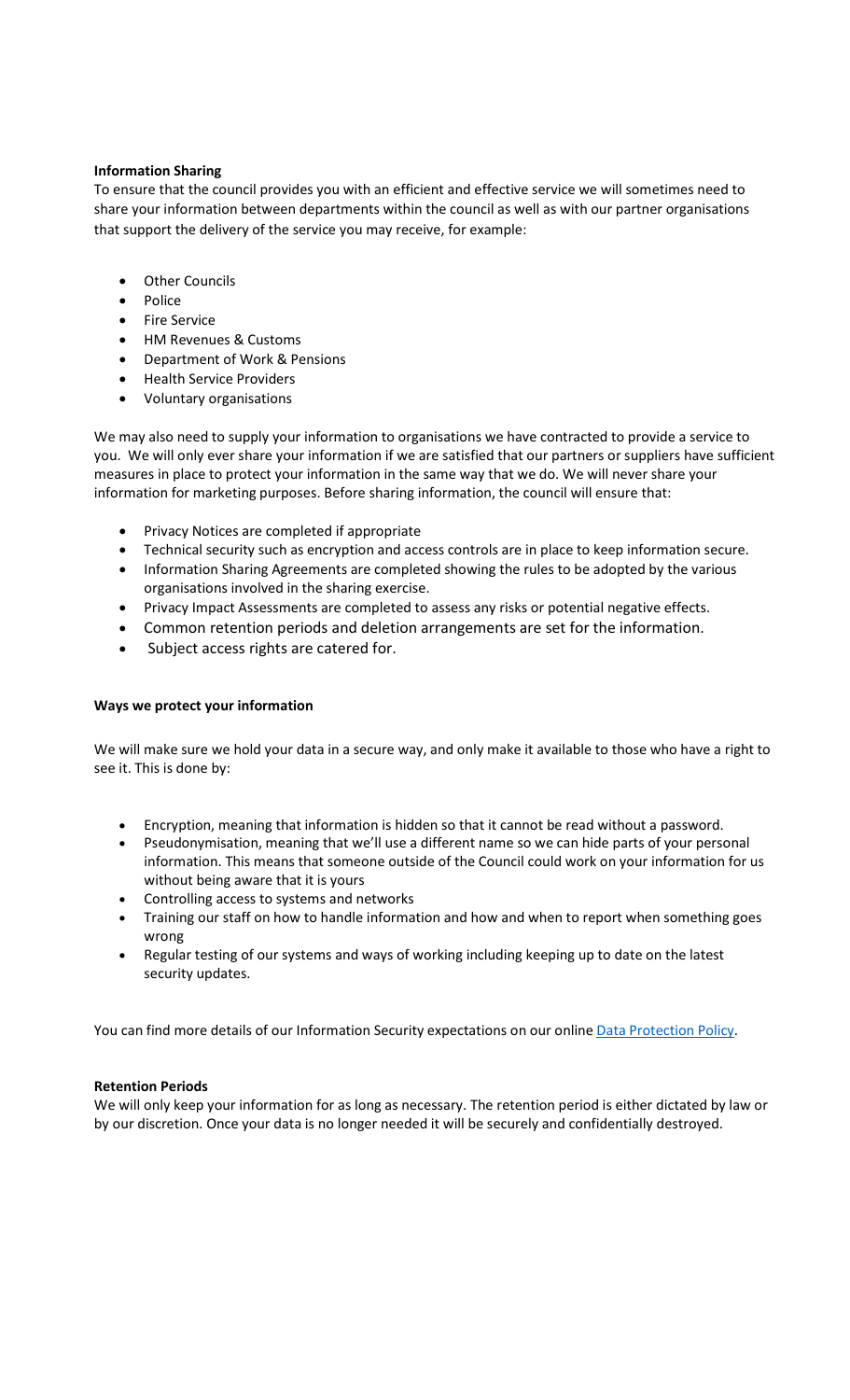## Your Rights

You have certain rights under the Data Protection Act 2018 and the EU General Data Protection Regulations 2016 (GDPR), these are:

- The right to be informed via Privacy Notices such as this.
- The right of access to any personal information the council holds about yourself. To request a copy of [this information you must make a subject access request in writing, either via our Subject Access](https://brentwood-self.achieveservice.com/en/AchieveForms/?form_uri=sandbox-publish://AF-Process-5c2cdbbb-add6-43e3-9252-bcde1d8bd739/AF-Stage-3ec23989-277e-4a2d-a984-bd5cac56981b/definition.json&redirectlink=%2Fen&cancelRedirectLink=%2Fen&consentMessage=yes)  Request Application form or a letter to:

The Data Protection Officer Corporate Support Service Brentwood Borough Council Town Hall Ingrave Road Brentwood Essex CM15 8AY

- To ensure that we can deal with your request as efficiently as possible you will need to include your current name and address, proof of identity (a copy of your driving licence, passport or two different utility bills that display your name and address), as much detail as possible regarding your request so that we can identify any information we may hold about you, this may include your previous name and address, date of birth and what council service you were involved with.
- Brentwood Borough Council does not charge for making a subject access request. You are entitled to receive a copy of your personal data within one month of our receipt of your subject access request.
- The right of rectification, we must correct inaccurate or incomplete data within one month.
- The right to erasure. You have the right to have your personal data erased and to prevent processing unless we have a legal obligation to process your personal information.
- The right to restrict processing. You have the right to suppress processing. We can retain just enough information about you to ensure that the restriction is respected in future.
- The right to data portability. We can provide you with your personal data in a structured, commonly used, machine readable form when asked.
- The right to object. You can object to your personal data being used for profiling, direct marketing or research purposes.
- You have rights in relation to automated decision making and profiling, to reduce the risk that a potentially damaging decision is taken without human intervention.

# Access to the Council's Decision-Making process

Information on the constitution of the council can be found here: Decision Making Process

### Access to Council Official Information

Under the Freedom of Information Act 2000 and the Environmental Information Regulations 2004 you have a right to request any recorded official information held by the council. The information you require may already be publicly available. The council has a duty to make information available via a publication scheme. Before you submit a request please check that scheme - [Brentwood Borough Council Publication Scheme](http://www.brentwood.gov.uk/index.php?cid=2207) If you need to make a request, it must be done in writing via one of the methods below: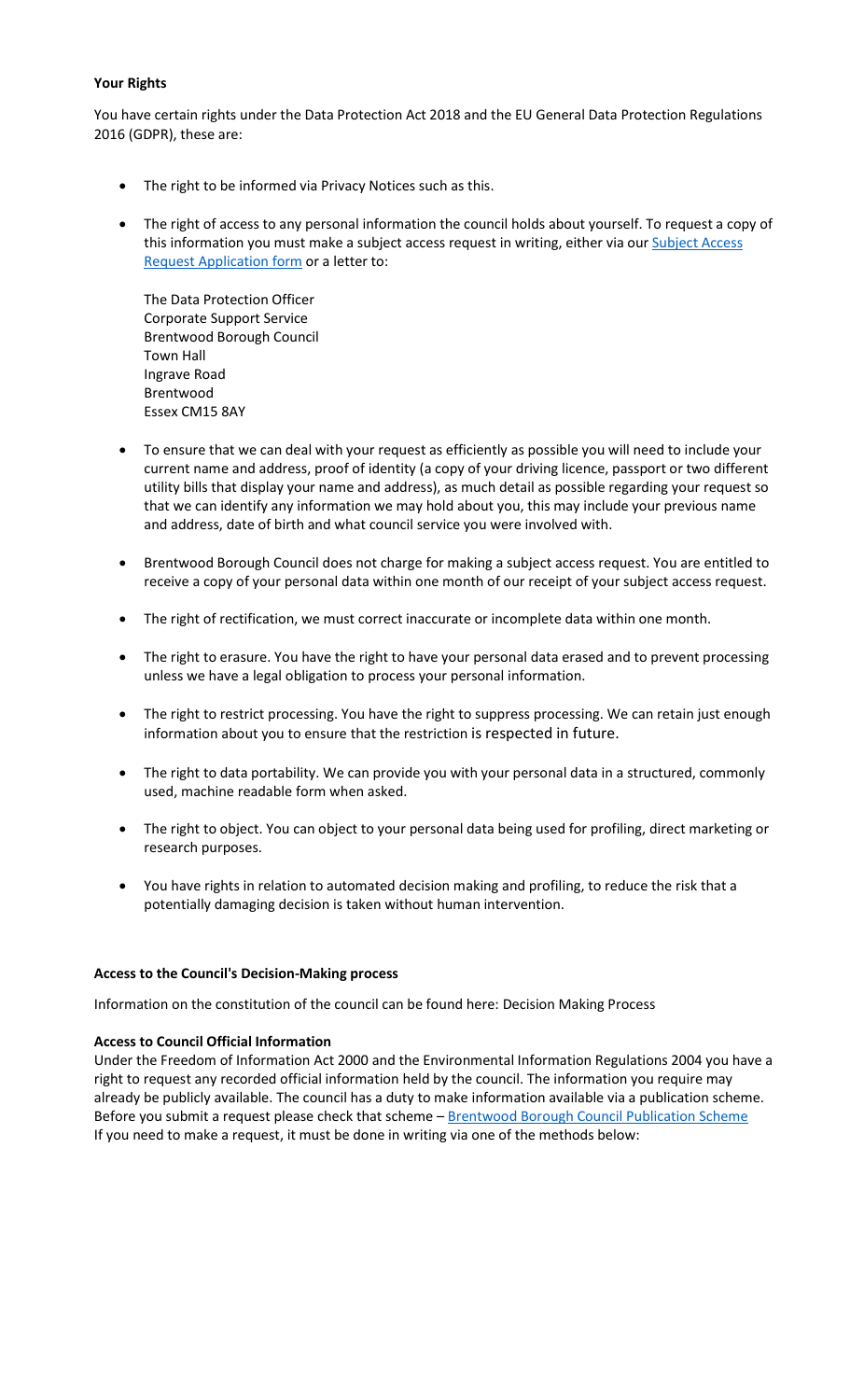#### Email: foi@brentwood.gov.uk

#### Online – [General enquiry online form](https://brentwood-self.achieveservice.com/en/AchieveForms/?form_uri=sandbox-publish://AF-Process-d31a53c2-c2d4-4925-a070-4a5e4d755536/AF-Stageffb1826f-9a2e-419d-bb71-f338c3d6334c/definition.json&redirectlink=%2Fen&cancelRedirectLink=%2Fen&consentMessage=yes)

Post – The Freedom of Information Administrator Corporate Support Service Brentwood Borough Council Town Hall Ingrave Road Brentwood Essex CM15 8AY

You do not need to say why you want the information. Your request must include your name, and an address for correspondence (if you apply by email, your email address is a suitable address for correspondence). Please ensure you identify the information you want as clearly as possible. With certain limited exceptions, you are entitled to a response within 20 working days. It costs nothing to

make a freedom of information request.

However, you may not get the information you asked for if:

- we do not hold the information you have requested
- **the information is exempt from disclosure or if**
- finding the information you have requested would take us longer than 18 hours

If we are unable to supply any of the information you have requested, we will tell you the reasons why. For more details please refer to the Information Commissioner's Office website.

#### Collecting Information Automatically

Use of cookies - Please see ou[r website](http://www.brentwood.gov.uk/index.php?cid=821) for further information about the information we collect automatically when using our website.

#### Information Security incident

Should you wish to report an information security incident please contact the Council via e mail dpa@brentwood.gov.uk or by telephone on 01277 312500

#### Complaints, Comments and Compliments

If you wish to make a compliment, comment or complaint about how the council are processing your data, then please visit, send a compliment or comment or make a complaint to the council. If you are still dissatisfied with how the council have handled your complaint, you may contact the Information Commissioner's Office:

Information Commissioner's Office Wycliffe House Water Lane Wilmslow Cheshire SK9 5AF Phone: 0303 123 1113 Websit[e: https://ico.org.uk/](https://ico.org.uk/)

#### Changes

If this privacy notice changes in any way, we will place an updated version on our Data Protection web page. By regularly reviewing the page you will ensure that you are always aware of what information we collect, how we use it and under what circumstances, if any, we share it with others.